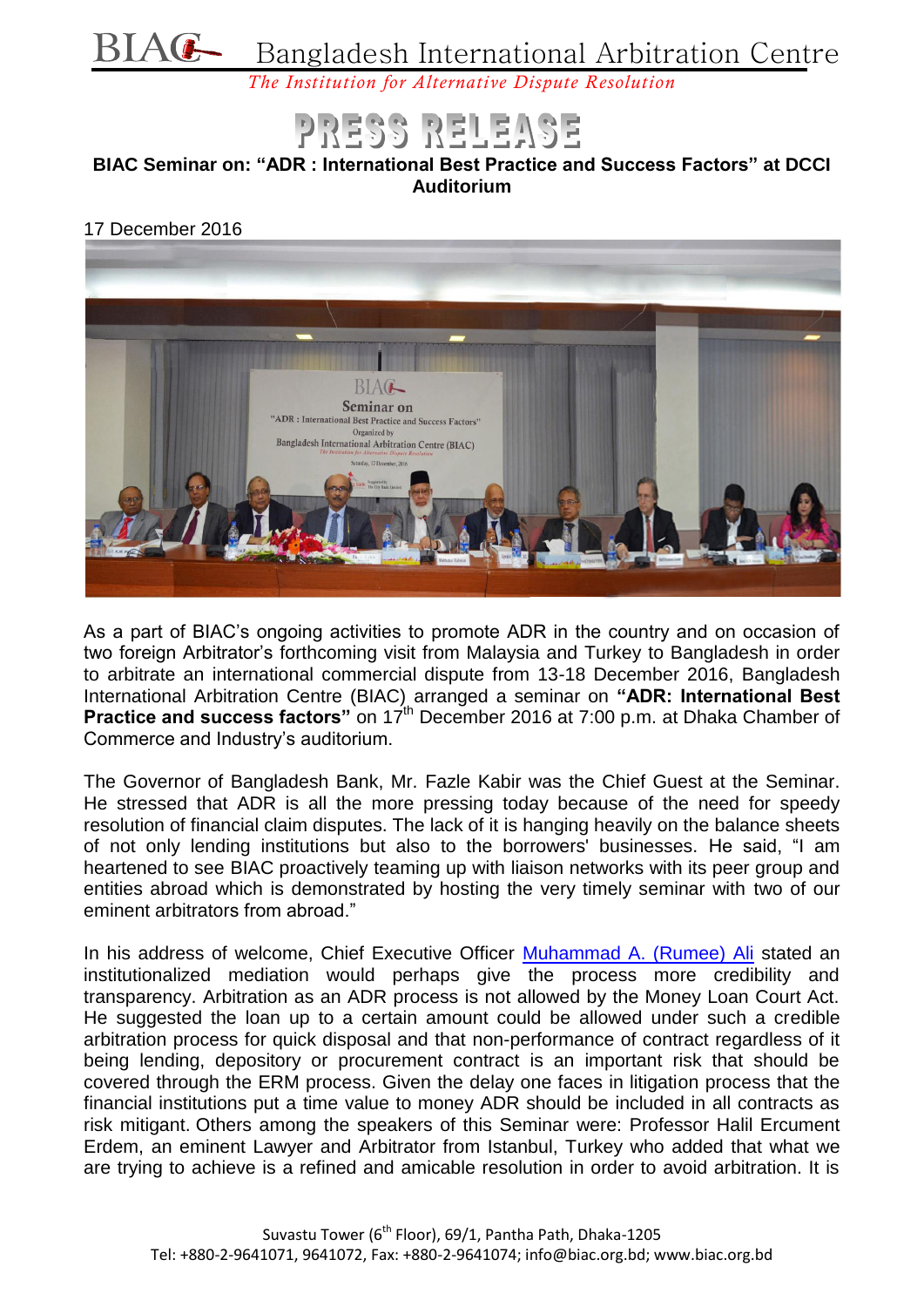# BIAG Bangladesh International Arbitration Centre

*The Institution for Alternative Dispute Resolution*

important to have a well-drafted ADR clause because what we are facing in most of the cases is that the problem starts with poorly-drafted ADR clauses.

Moreover, Mr. Vinayak Prabhakar Pradhan, an eminent Lawyer and Arbitrator from Malaysia said that there is a greater cost benefit in arbitration than in court taking into account all factors. If one is in international contract term, then arbitration is what they should go for because an arbitral award can be enforced according to the provisions of the New York Convention which apply in 170 countries.

Barrister Ajmalul Hossain, Q.C. agreed that we are moving very much in the direction of ADR moving away from court to resolve disputes. That is the context in which ADR is now being encouraged and BIAC is playing its role in encouraging ADR in Bangladesh.

Managing Director and CEO of City Bank Ltd., Mr. Sohail R.K. Hossain asserted the benefits of ADR will clearly reduce backlog on our court system, and improve quality of representation and awards. He said that this is why City Bank has signed MOU with BIAC for dispute resolutions through the same body; they are actively reviewing, adding provisions in their contracts for ADR resolutions before going to the court.

Additionally, Managing Director and CEO of Green-Delta Insurance Company Ltd., Ms. Farzana Chowdhury said that promotion of arbitration should be embedded in the strategic objectives of any corporation and that we have to believe arbitration process will be beneficial for the parties, private sector and customers. She suggested the need for a national advisory committee, all the regulators and the related stakeholders should be a part of it. There should be continuous learning process by sharing the best practices.

Mahbubur Rahman, Chairman BIAC Board, as a moderator of the seminar took the time to elaborately introduce everyone, expressed his gratitude towards the esteemed guest for gracing the seminar with their presence.

Distinguished Jurists including former Chief Justices KM Hasan, former Justice Awlad Ali, former Justice Abdus Salam Mamun, Mr. M. Shah Alam Sarwar, Managing Director and Chief Executive Officer of The International Finance Investment and Commerce (IFIC) Bank Limited, Mr. S.A.A Masrur , Country Head , Bank Alfalah, Senior official of Bangladesh Bank, senior government officials, officials of Banks, prominent businessmen, lawyers and media personalities attended the seminar and participated in deliberations.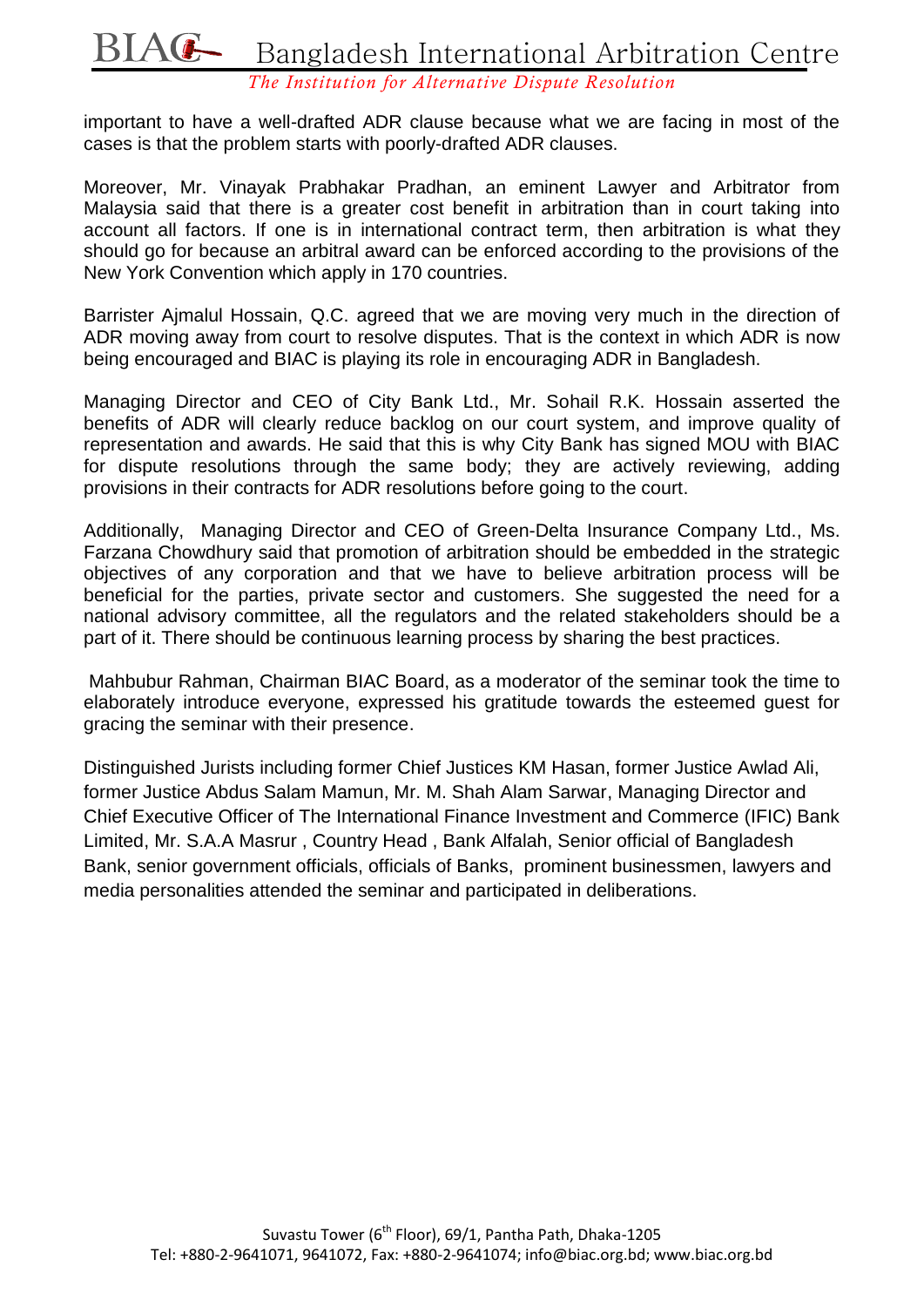**BIAG** Bangladesh International Arbitration Centre

*The Institution for Alternative Dispute Resolution*

### সংবাদ বিজ্ঞপ্তি

*"* এডিআর : ইন্টারন্যাশনাল বেস্ট প্রেকটিস এ্যান্ড সাকসেস ফেকটরস "বিষয়ক সেমিনার অনুষ্ঠিত

*17B wW‡m¤^i Bs 2016 ডিসি*সিআই অডিটরিয়াম

*weqvK Gi Pjgvb m‡PZbZvg~jK Kvh©µ‡gi Ask wn‡m‡e Ges 13-18 wW‡m¤^i ch©šÍ weqv‡K AbywôZ GKwU AvšÍR©vwZK Aviwe‡Uªk‡b UvwK© Ges gvjqwkqv Gi Aviwe‡UªUi Rbve nvwjj*  ইরকুমেন্ট ইরড়েম ও ভিনায়ক পি. প্রধান এর আগমনের সুবিধা গ্রহন করে বিয়াক *পতকাল ১৭ই ডি*সেম্বর ২০১৬ ইং তারিখে সন্ধ্যা ৭:০০ ঘটিকায় ডিসিসিআই অডিটরিয়ামে "এডিআর: ইন্টারন্যাশনাল *†e÷ ‡cÖKwUm G¨vÛ mvK&‡mm †dKUim&Ó kxl©K GKwU †mwgbv‡ii Av‡qvRb K‡i|* 

*সে*মিনারের প্রধান অতিথির আসন অলংকৃত করেন বাংলাদেশ ব্যাংক এর গভর্নর, জনাব ফজলে কবীর। *তি*নি তার বক্তব্যে উল্লেখ করেন. আর্থিক বিরোধ শুধুমাত্র ঋণদাতা প্রতিষ্ঠানকেই নয়. বরং গ্রহীতার *ব্যবসাকেও প্রচন্ডভাবে ক্ষতিগ্রস্ত করে। এই সকল আর্থিক বিরোধ নিষ্পত্ত দিকল্প বিরোধ নিষ্পত্তি*  $\cdot$ পদ্ধতি (এডিআর) এর প্রয়োজনীয়তা আজকে আরও বেশী উপলব্ধ হচ্ছে। বিয়াক সক্রিয়ভাবে তার  $\overline{a}$ সমকক্ষদের সাথে ও বিদেশী সত্তাদের সাথে নেটওয়ার্ক প্রতিষ্ঠা করতে সক্ষম হয়েছে, যা দেখে তিনি *স*ন্তোষ প্ৰকাশ করেন এবং উক্ত সেমিনার তারই প্রমাণ বলে উল্লেখ করেন।

*বি*য়াকের সিইও মোহাম্মদ এ. (রুমী) আলী প্রাতিষ্ঠানিক মেডিয়েশন, মেডিয়েশন প্রক্রিয়াকে আরো স্বচ্ছ ও বিশ্বাসযোগ্য করে তুলবে বলে তিনি তার উদ্বোধনী বক্তব্যে আশা প্রকাশ করেন। আরবিট্রেশন বিকল্প *বি*রোধ নিম্পত্তি পদ্ধতি (এডিআর) হিসেবে অর্থঋণ আদালত আইন দ্বারা অনুমোদিত নয়। এন্টারপ্রাইজ *ন্মঁ*কি ব্যবস্থাপনার অধীনে অসম্পাদিত চুক্তির নিরাপত্তা বিধান হওয়া উচিত বলে তিনি উল্লেখ করেন। মামলার বিলম্ব বিবেচনা করে সব চুক্তিতে বিকল্প বিরোধ নিষ্পত্তি পদ্ধতি (এডিআর) কে ঝুঁকি*হ্রা*সকারক *হিসে*বে অৰ্ন্তভূক্ত করার আহবান জানান তিনি।

*D³ †mwgbv‡ii cÖavb e³v‡`i g‡a¨ wQ‡jb `yBRb we‡`kx Aviwe‡UªUi, Rbve nvwjj BiKz‡g›U*   $\bar{z}$ রড়েম যিনি বলেন, আমরা সবাই মিলে বিরোধ এড়ানোর জন্য একটি বন্ধুত্বপূর্ণ রেজুলেশনে পৌঁছানোর  $\sqrt{p}$ ট করছি। এজন্য প্রয়োজন একটি উপযুক্ত বিকল্প বিরোধ নিম্পত্তি পদ্ধতি (এডিআর) এর ধারা। স্বধিকাংশ সমস্যার মূলে থাকে অপরিকল্পিত ভাবে লিখিত বিকল্প বিরোধ নিষ্পত্তি পদ্ধতি (এডিআর) এর ধারা"। অপর বিদেশী আরবিট্রেটর জনাব ভিনায়ক পি. প্রধান তার বক্তব্যে আন্তর্জাতিক চুক্তির *আওতাধীন ব্যবসায়ীদে*র বিকল্প বিরোধ নিষ্পত্তি পদ্ধতি (এডিআর) বেছে নেওয়ার আহ্বান জানান কারণ এর আরবিটাল এওয়ার্ড নিউইয়র্ক কনভেশনের অধীনে ১৭০ টি দেশে প্রয়োগযোগ্য।

*ব্যা*ৱিষ্টার জনাব আজমালুল হোসেন, কিউসি, বলেন বাংলাদেশও ক্রমাগতই বিকল্প বিরোধ নিম্পত্তি  $\alpha$ দ্ধতি (এডিআর) এর দিকে ধাবিত হচ্ছে। এই প্রেক্ষিতে সরকারী ও বেসরকারীভাবে বিকল্প বিরোধ